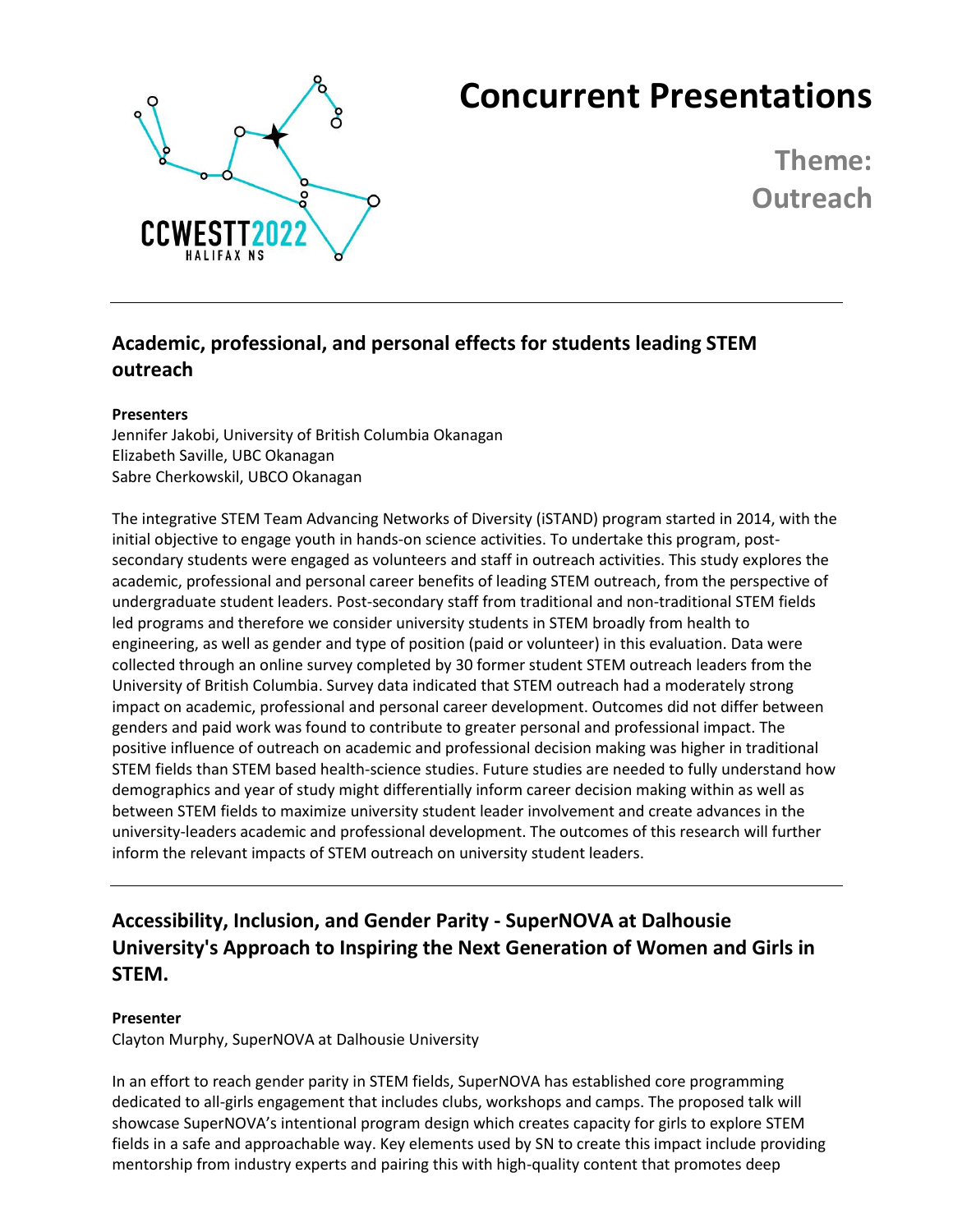learning and connects to provincial curriculum. Programs offered by SuperNOVA that incorporate this approach include ITS (Industry, Technology, Science) For Girls, a program that introduces girls in grades 4-9 to mentors working and studying in the STEM fields; and Girls Count, a weekly mathematics mentorship program that introduces girls aged 11-13 to mathematics concepts through activities, mentorship engagements, and homework help. Female-identifying STEM professionals are invited to showcase a range of careers and industries in these programs. Mentorship is particularly impactful and important, as the mental health of those with a supportive adult is significantly better than those who do not. Guest speakers are recruited to best represent the diversity of STEM professionals and the range of related career opportunities, through the Dalhousie community, industry and conferences such as the Queer Atlantic Canadian STEM Colloquim. SN's all-girl programs are inclusive of all female-identifying and non-binary participants, and have accommodated participants from these groups previously. Past ITS for Girls mentors have self-identified as 2SLGBTQI+ individuals and were able to address intersectional barriers for queer women in STEM fields.

### **Building STEM Connections Through Indigenous Mentorship Outreach Programs**

#### **Presenters**

Rebecca McCullough, WWEST Project Manager, UBCO Jennifer Jakobi, WWEST Chair, UBCO

The Westcoast Women Engineering, Science and Technology (WWEST) and the integrative STEM Team Advancing Networks of Diversity (iSTAND) program work collaboratively with the Indigenous Programs Services, to design and implement an Indigenous Mentorship Outreach Program for post-secondary students. Through this program, Indigenous post-secondary students are trained in the development, implementation and leading STEM activities locally, so they can replicate them in their home communities, in order to enhance STEM programming for K-12 youth. Building connections through creating outreach activities, directly related to BC Education curricular outcomes, and specific school and community needs, has made these learning experiences valued, appreciated and sought after. Indigenous Mentors build professional skills, mentorship abilities and event planning processes, that enable them to grow as youth and community leaders. STEM programs delivered by young adults in community at no cost to community, also allows for inclusive and accessible opportunities for diverse Indigenous communities. Feedback from teachers and mentorship students supports the ongoing development of sessions, and strengthens ties between post-secondary institutions and Indigenous communities. These mentorship programs promote and engage youth in STEM related activities, building the foundation for long term relations as well as recruitment and retention in STEM disciplines.

# **Collaborating to inspire, celebrate and engage: lessons learned from initiatives aimed at fostering a culture of inclusion**

#### **Presenters**

Sandra Corbeil, Ingenium - Canada's Museums of Science and Innovation Eleanor Haine, Canadian Commission for UNESCO Andrea White, Office of Fisheries and Oceans Canada

The Women in STEM initiative by Ingenium, launched in 2019, is driven to engage, advance, and retain the interest of young women in STEM fields. We know women have always made important contributions to STEM fields throughout history, yet gender inequity persists, especially at the highest levels of academia and industry. This underrepresentation results in a lack of visibility of women and non-binary people in STEM. In order to improve this lack of profile the Women in STEM initiative is inspired by the notion of "If I can see her I can be her!". It has created outreach resources including 70+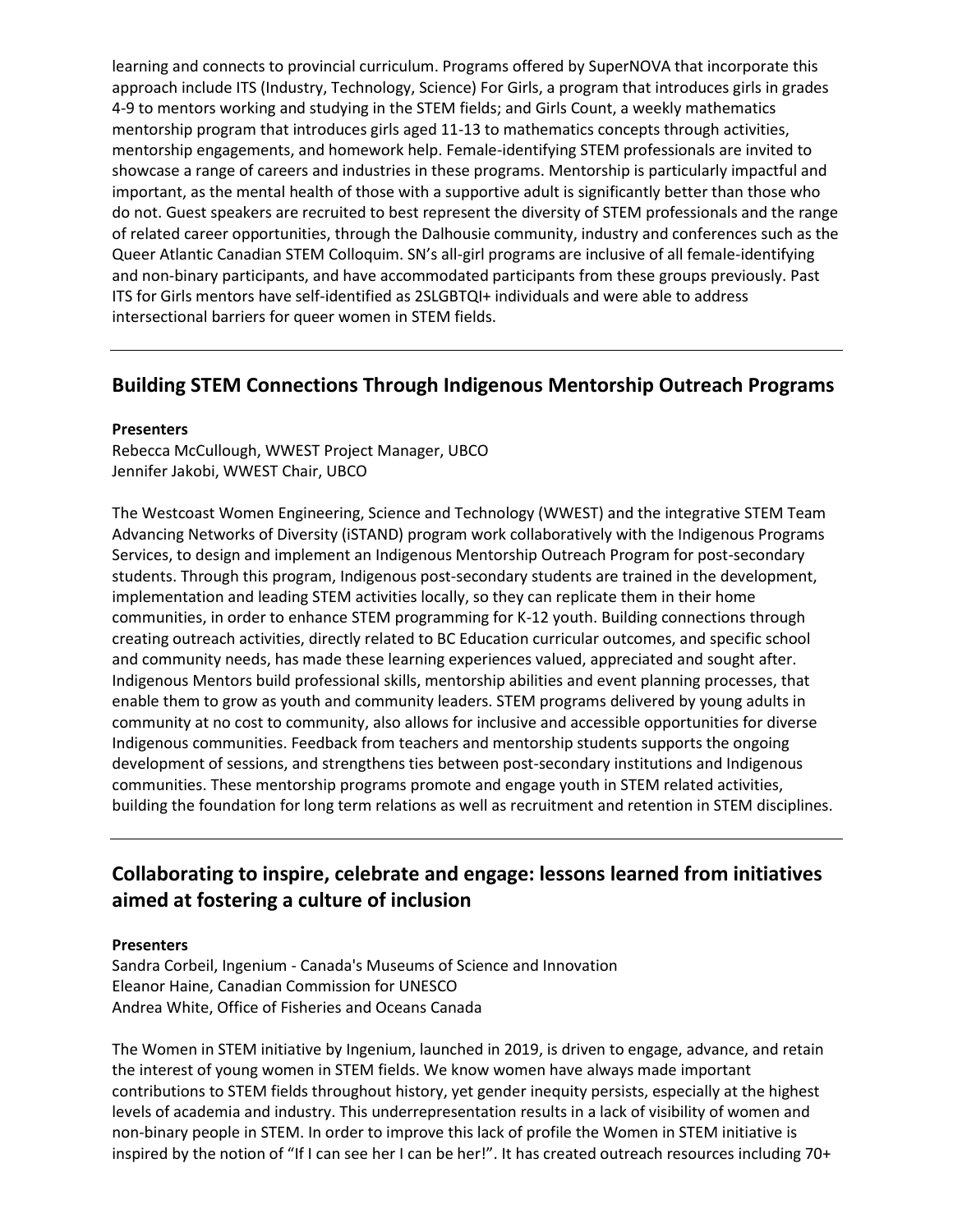posters, more than 20 videos, an interactive timeline, and a travelling exhibition that share stories of the contributions of women and non-binary people in STEM. Moreover, its accompanying educational resources and activities, designed for multiple audiences and age groups, serve as launchpads for discussions that shed light on persistent, often implicit, gender biases, how different social identities impact the experiences and representation of women in STEM, and the advantages of diversity in STEM. In combination, these resources educate, inform and build allies to tackle gender inequity.

### **Collaboration- a key to sustainability and expanding your organization's impact.**

#### **Presenter**

Fervone Goings, WISEST Team Lead (Women in Scholarship, Engineering, Science and Technology)

Established in 1982, at the University of Alberta, WISEST (Women in Scholarship, Engineering, Science, and Technology) has 40 years of experience in encouraging diversity while empowering women to succeed in STEM. In 2016, WISEST was at a crossroads, a crisis. The dilemma -a growing demand for initiatives attracting women and gender diverse students to STEM within the very real constraints of reduced funds, increased competition for new funding, overtaxed staff, and operational capacity limits. The question we were faced with was how to meet the demand within these constraints? Over time, the answer that emerged was a recognition, that we could only do so much, but if we could leverage relationships with other groups that were value-aligned, and have those relationships develop fruitful outcomes that attracted more individuals to STEM, then we would be able to expand our impact. Based on lessons learned from organizational successes and missteps resulting from WISEST's strategic shift to developing collaborative relationships and partnerships, this session will offer insight and strategy on how to approach collaborations so that they can be true win-win relationships. We will outline the benefits of building a foundational framework based on values-alignment and examine the strategic advantages of 1) giving alumni a voice and platform - leveraging program alumni and committed volunteers, 2) amplification through shared audiences - partnerships with community groups with the same target demographic, and 3) knowing your own value - developing relationships with organizations that want access to your expertise and to your audience.

### **Connecting and Collaborating: STEM programs for girls and nonbinary youth**

#### **Presenter**

Larissa Vingilis-Jaremko, Canadian Association for Girls in Science (CAGIS)

Girls, gender nonbinary, and gender nonconforming youth continue to face barriers in their science, technology, trades, engineering, and mathematics (STEM) education. Numerous initiatives and programs supporting these youth successfully operate locally and nationally across Canada. Within this session, organizations with initiatives that support girls, gender nonbinary, and gender nonconforming youth (k-12) in STEM in Canada will be invited to present their work, learn about other complementary initiatives, discuss challenges, successes, best practices, and collaborative opportunities. This will foster a community of practice of shared learning and collaboration to support gender equity in STEM in Canada.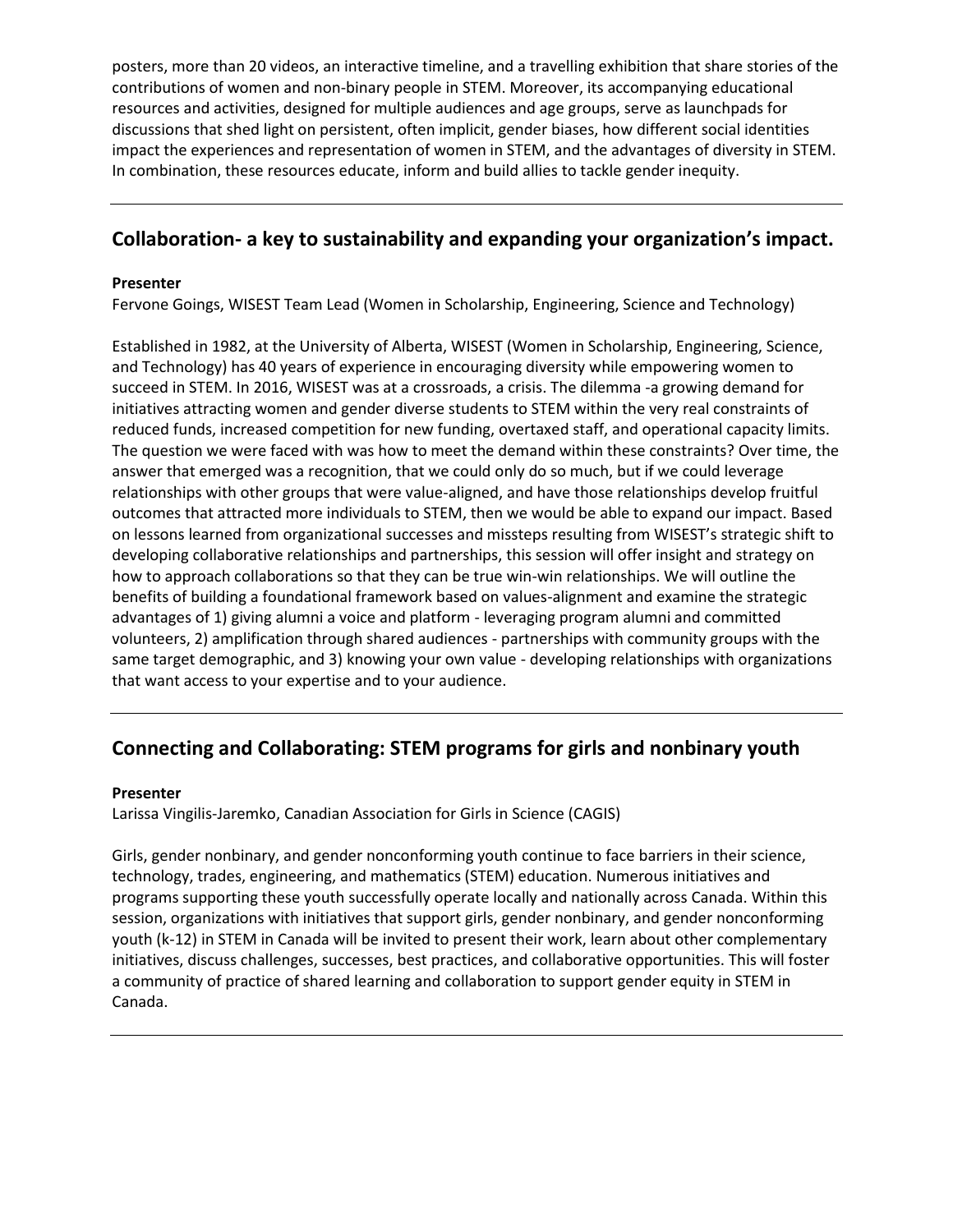# **Evidence-based approaches to supporting girls in STEM**

#### **Presenter**

Larissa Vingilis-Jaremko, Canadian Association for Girls in Science (CAGIS)

Girls and women continue to face barriers in their science, technology, trades, engineering, and mathematics (STEM) interests, education, and career aspirations. These barriers are hypothesized to be caused by ongoing societal bias and are expressed by differential evaluation of work (e.g. assignments, applications) and differential access to opportunities (e.g. mentorship). This leads to an underrepresentation of girls and women in a variety of STEM fields in the educational system and workforce. However, there are evidence-based approaches that can support girls' ongoing interests and aspirations. This session will present research related to barriers girls and women face, evidence-based approaches to supporting girls' interest in STEM, and provide an example of a program that is successfully supporting girls' interest in STEM: the Canadian Association for Girls in Science (CAGIS).

# **From Hair Ties to Lab Coats: The Impact of STEM Programming on Young Women**

#### **Presenters**

Madyn Bourque, WISEatlantic Molly Murray (She/Her), WISEatlantic

Madyn and Molly are both past participants of WISEatlantic programming who are now actively working towards inspiring young girls to pursue Science, Technology, Engineering and Math (STEM) careers. Their talk will detail their experiences as young women in STEM and the role WISEatlantic played during their formative years. Touching on how STEM outreach has impacted their lives and how they've used their experiences to continue that outreach, they will speak on their time facilitating summer camps, retreats and developing and running their own app contest 'Living WISEly' in 2021.

# **Inspiring Youth Towards SETT in an Aging, Rural Town**

#### **Presenters**

Gillian Stanton, Inspiring Communities Morgan Dunn, Inspiring Communities Jesselyn Nesbitt, Rural Youth Project Coordinator

A 2019 survey by Inspiring Communities highlighted that the aging population, job insecurity and declining education are top concerns for the general population in Digby, Nova Scotia. Statistics Canada (2016) reported 58.8% of residents in Digby have no post-secondary education, and 25.5% residents aged 25-65 have no degree/diploma, which is double the provincial rate of 12.2%. The Inspiring Communities survey highlighted employment is a key concern for youth in their 20s and late teens. Among youth in their 20s, 70% worried about various issues related to jobs and the area's economy. Many of these youth expect they will have to leave the area to find suitable employment and/or to pursue further education or training. Furthermore, technological advancements and cultural change has made navigating life-after-high school become drastically different between generations, thus outdating parental advice. Consequently, the lack of youth from out-migration and a high number of firstgeneration secondary/post-secondary students results in a gap of role models in programs such as Science, Engineering, Technology and Trades that requires post-secondary education. To overcome the gap in mentorship, since 2019 volunteer panelist annually meet with senior students to speak on their experiences and answer questions regarding post-secondary education. The panel of recent graduates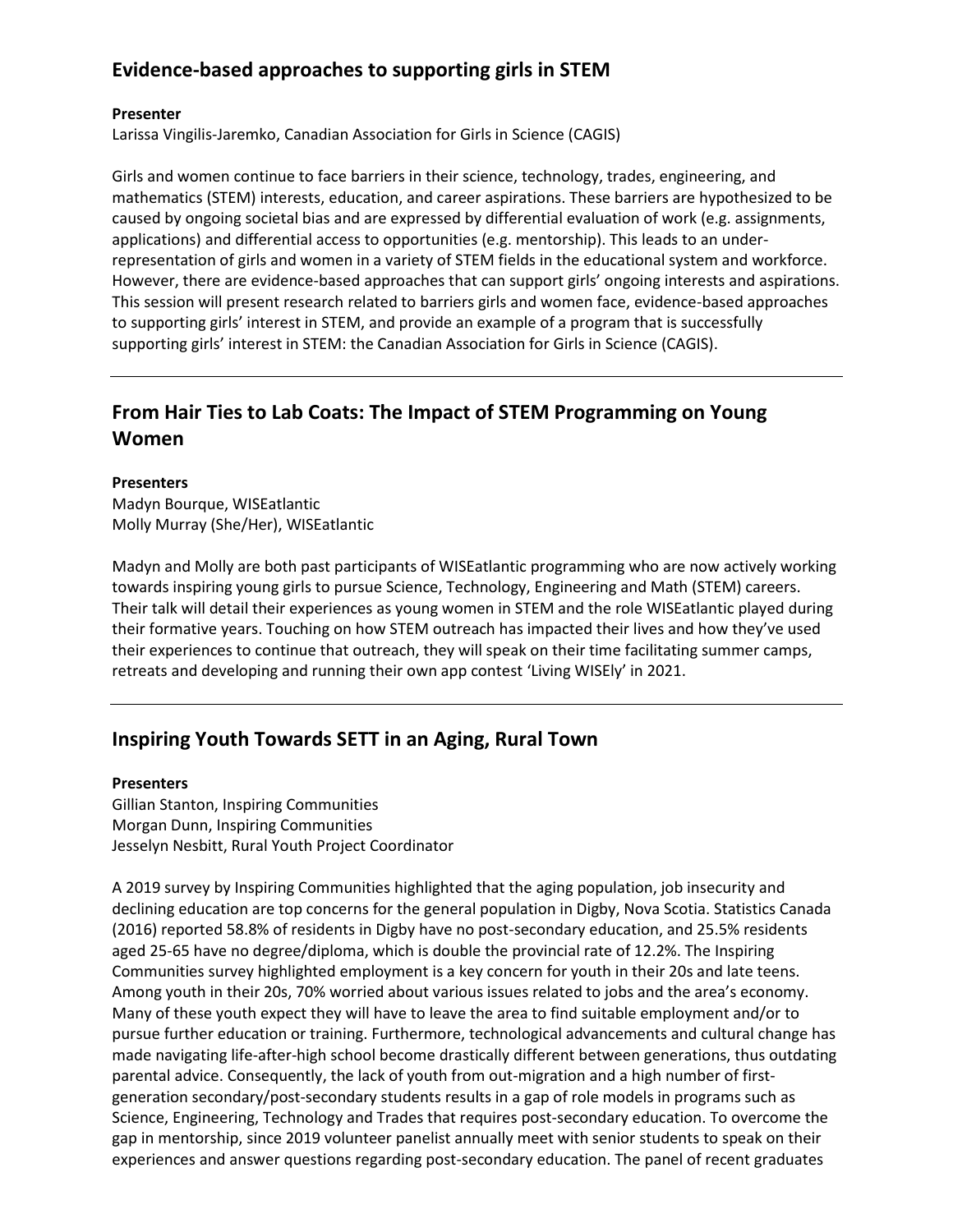from the school is diverse in education and lived experiences. The session provides students with support from locals who share stomping grounds. This talk highlights the steps, challenges and successes from this youth-driven project in hopes to inspire more peer-mentorship initiatives.

## **Island WISE in Cape Breton: Developing an Innovative Board Game to Encourage Girls to Pursue STEM fields**

#### **Presenters**

Katherine Jones, Cape Breton University Stephanie MacQuarrie, Cape Breton University

Island WISE hosts a variety of outreach events that engage young women across Cape Breton Island. Our events provide hands-on experience in Science, Technology, Engineering, and Math (STEM) through fun, purposeful, and engaging activities. We strive to include rural and indigenous communities in all our events. It is a fact that women have historically been underrepresented in STEM fields. They are less likely to choose careers in STEM, more likely to drop out of STEM programs, and less likely to advance in STEM careers. It is known that girls' interest in STEM peaks in middle school, but then drops off in high school. Coincidentally, middle school is the most vulnerable time for confidence building in both genders, but especially girls. To tackle these challenges, we developed an innovative board game called "STEMs" to target this age group. The game takes a multi-faceted approach to introduce players to what it is like to pursue a career in STEM fields. It teaches players about successes and setbacks along the way to becoming a professional scientist, and how grit and determination can help them advance despite the challenges that might be encountered. Players will also learn about scientists who overcame significant barriers during their pursuit of science. And players' abilities to overcome challenges will be put to the test with What Would You Do (WWYD) scenarios. The board is designed as a tree, and players travel from the bottom of the tree through the branches that symbolize "STEMs" along their career paths.

# **The Engineering Problem-Solving Process to Make School Tasks in Technology Meaningful and Interesting for Girls**

#### **Presenters**

Eve Langelier, Université de Sherbrooke Fatima Bousadra, Université de Sherbrooke Abir Ouerhani, Université de Sherbrooke Nicolas Félix Lacombe, Université de Sherbrooke

For two decades, in Quebec as in several OECD countries, engineering and technologies have been part of the official programs of compulsory general secondary education. However, despite the consensus on the importance of quality technological education for all students, several studies reveal major deficits in the training to teach these disciplines, at the international level (Cunningham et al. , 2007; Daugherty et al., 2012; Bousadra et al. 2018; Honey et al. 2014).

Several problems still arise: how to transpose knowledge belonging to very varied authentic engineering practices into school knowledge with an educational aim?

In this communication, we present training devices designed and tested at the Faculty of Engineering of the Université de Sherbrooke and in secondary schools. The devices emphasize authentic activity in the school task proposed to the student. The objectives are to help the student understand the choices that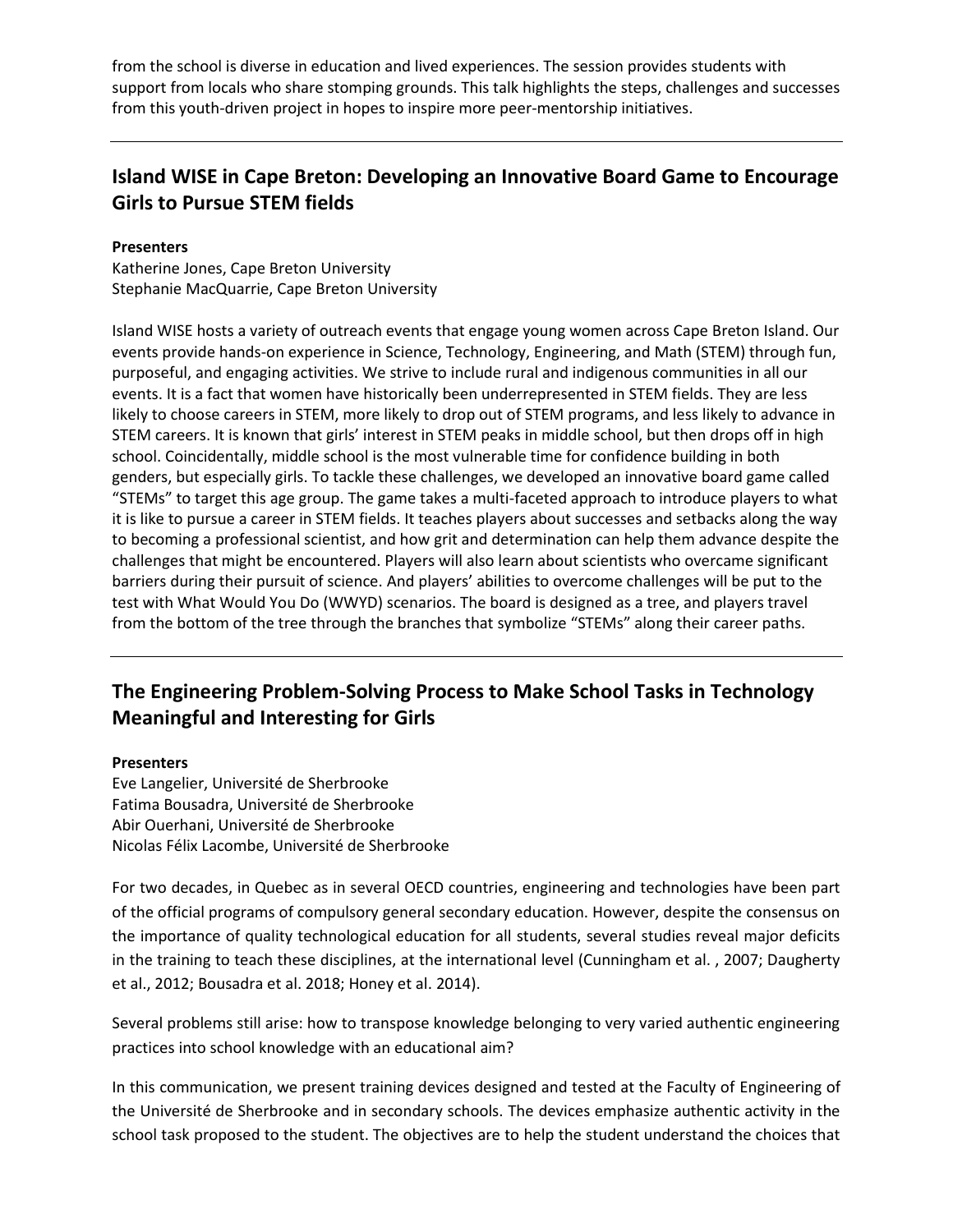have been made and to identify the needs of users, the functions of a product as well as the constraints to be managed.

The results show that after a period of resistance experienced by learners, a transformation in perceptions clearly emerges.

## **New Boots - How our provincial network combines outreach with recruitment to hopefully produce retention!**

#### **Presenter**

Hélène Savoie-Louis, MAP Strategic Workforce Services Inc.

New Boots: Progressing Women in Trades is New Brunswick's provincial network and resource hub that aims to promote, support and mentor women in non-traditional skilled trades sectors such as: construction, maintenance, manufacturing, automotive, truck and transport and forestry. Our networks goal is to promote, support and mentor girls and women who choose a skilled trade career in NB. Through the years we have changed our outreach activities to include children, teenagers and adults. If most of our work is geared to girls and women by our NB tradeswomen themselves, we now include boys in some of our outreach activities to normalize both gender in our sectors as there is no gender to a career! Come find out about pour provincial network and our outreach efforts.

# **ProGRES: Authentic Mentorship through Research in Engineering and Sustainability**

#### **Presenters**

Amy Hsiao, UPEI Faculty of Sustainable Design Engineering Sydney Wheatley, UPEI Faculty of Sustainable Design Engineering

ProGRES, which stands for "Promoting Girls in Research in Engineering and Sustainability," is UPEI FSDE's directed effort to contribute to Engineers Canada's 30-by-30 Initiative and address the issue of underrepresentation of women in the fields of Engineering. This presentation will highlight the key factors contributing to ProGRES' success, including industry collaboration, community support, and organizational leadership. This presentation will also provide insight from ProGRES alumna on what outreach strategies are effective and why, including the positive effect and lifelong impact that authentic mentorship through independent research can achieve. ProGRES has had a profound impact, not only with the 22 young women who were selected for the program between 2017 to 2019, but with their classmates, high school teachers and counselors, and the communities at large who have heard about the ProGRES experience and now understand better what engineering is and what engineers do. ProGRES focuses on the mentorship relationship to encourage and inspire young women to pursue engineering. The success of the five weeks is founded on cooperation and creativity to offer unique hands-on learning in an academic research environment, i.e. with an independent project, introduction to computer-aided design, programming and laboratory conduct and safety training, site visits and tours, and impromptu experiences to experience the culture and spirit of an Engineering environment. The ProGRES students also have the opportunity to witness various possible career paths in engineering, meeting Engineers-in-Training starting their careers, professional engineers mid-career, and P.Engs. who have leadership, management, or other advanced roles in their careers.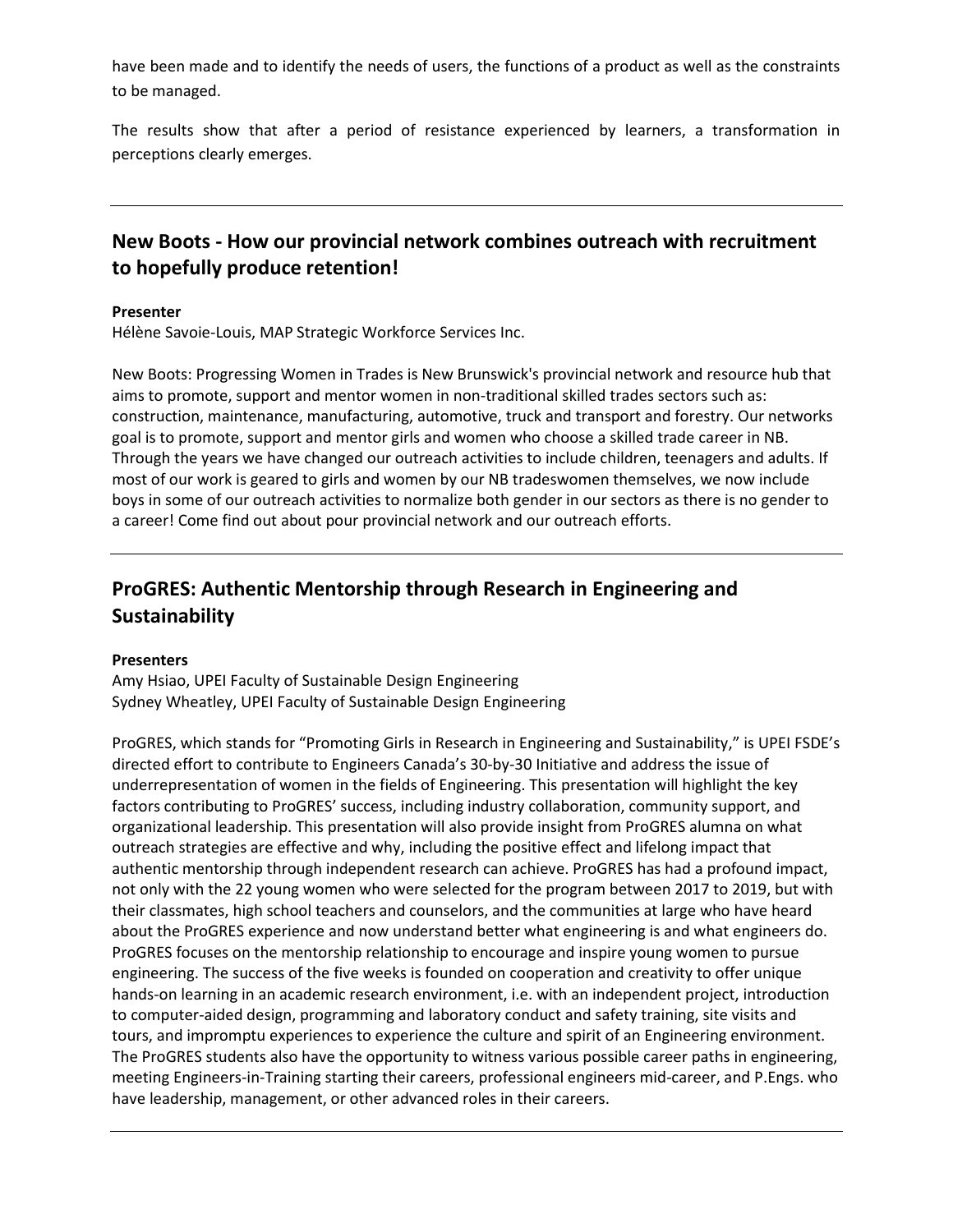# **Seeing the stars? Lessons from a grant application to digitize the archives of women astronomers in Canada**

#### **Presenters**

Adele Torrance, Ingenium - Canada's Museums of Science and Innovation Sandra Corbeil, Ingenium - Canada's Museums of Science and Innovation

In 2021, Ingenium Library and Archives submitted a grant application in collaboration with Queen's University Archives and University of Toronto Archives and Records Management Services to fund a project to digitize the archives of women astronomers in Canada, or, at least those archives that were already in our holdings. The grant program's aim is to 'digitize hidden collections' and women are listed as one of the groups that could have hidden histories. Four of the program's core values are: public knowledge (disseminating digitized collections as a public good); broad representation (representing communities that are currently underrepresented in digital collections); authentic partnerships (meaningful engagement with underserved communities); and, community-centered access (digital inclusion, but according to the ethical priorities of a community). Through the grant-writing process, collaborators had to answer questions like: what makes digitized archives a public good and a means to ensure broad representation in not only the historical record, but also in STEM fields today? How would these digitized archives be of service to women in STEM? It begged a very basic question, do women in STEM form a community? Ingenium's Women in STEM initiative celebrates and normalizes women in STEM. It reaches communities through strategic programming and events, a fellowship, and tools such as a poster series, timeline, video series, and teacher resources. This presentation will examine how we connected the dots (or not) between our Women in STEM programming and our aim to make our archives more accessible through digitization.

# **Techsploration Alumnae Outreach: Young Women 'SETT' for Success**

#### **Presenter**

Emily Boucher, Techsploration

Since 1998, Techsploration has delivered its award-winning program to provide young women in Grades 9 through 12 with the information and experiences required to make informed career decisions in science, engineering, trades, and technology (SETT) fields – fields where women are still significantly underrepresented. The result? Nearly 60 per cent of Techsploration alumnae go on to pursue studies and careers in these sectors. In 2012, Techsploration launched its Alumnae Tracking Project to reconnect with Techsploration participants over the age of 18 in order to better understand the long-term impact of the program and opportunities to provide further support to alumnae as they navigate studies and career paths in SETT. The information Techsploration continues to receive through this project has become vital to influence the program's growth and evolution, and overall organizational sustainability. Join Techsploration's Executive Director and a panel of Techsploration alumnae and teachers for insight and shared experiences on the impact of structured and consistent outreach to foster continuous engagement in SETT programming. Techsploration's Alumnae Tracking Project has allowed the organization to connect with young women who have come full-circle from program participant to role model. Each year, the non-profit is able to recruit new role models for its core Grade 9 to 12 program from this process. Alumnae who continue to engage with Techsploration post high school are provided with an extended network to support job searches, further mentorship opportunities, and peer-to-peer networking, which has directly impacted career trajectories and the retention of women in SETT.